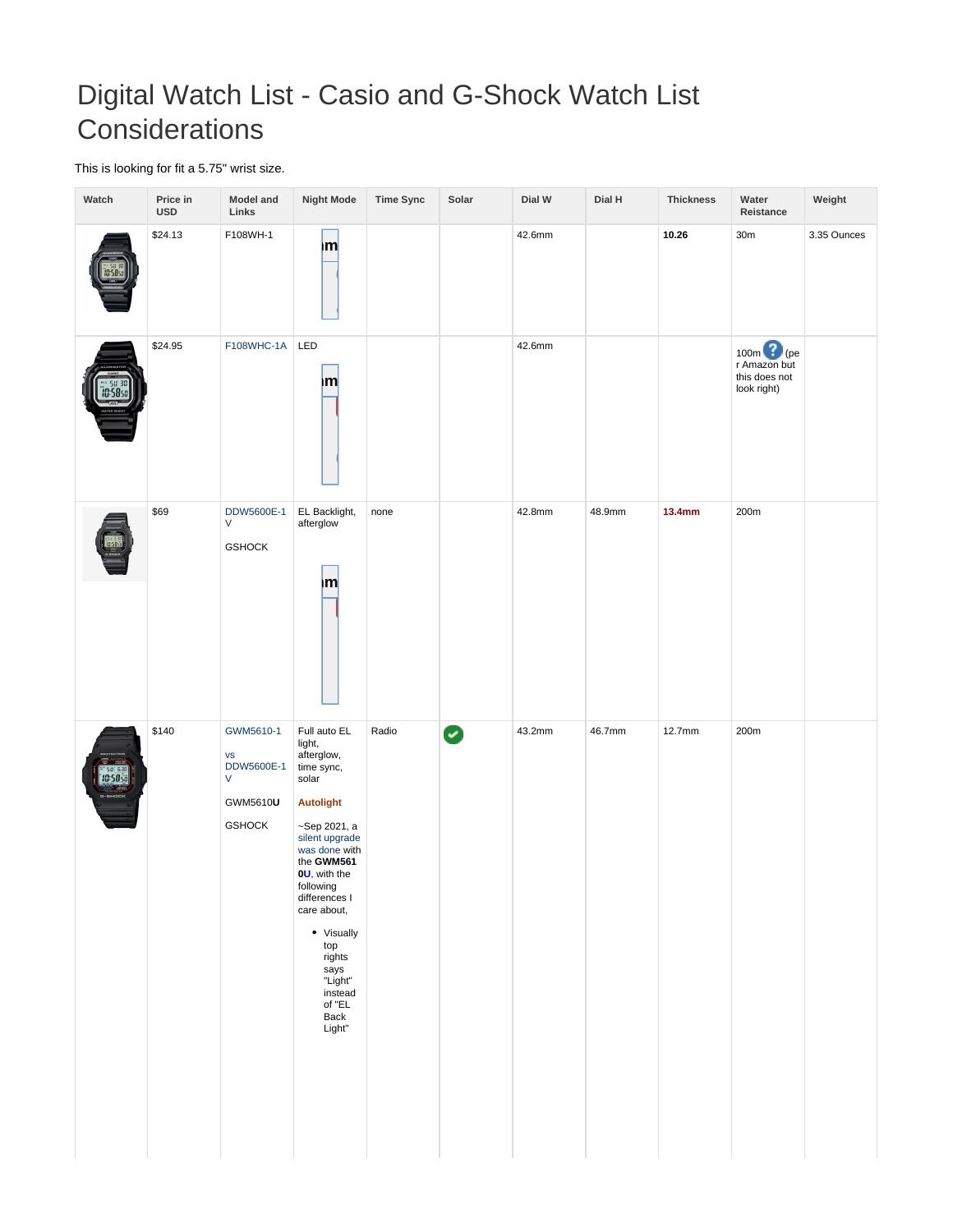**Light** - The gre en electro-l uminesc en "backlig ht" is replaced with a white LED display from the left (hotspot but less power and fades slower) - not sure I like this better... accordin g to the commen ts by article author looks the same **Light** - New light has an option to remain for 3 sec versus the older 2 sec. **World-T ime** - Mi ami, Toronto, and Santiag o were sacrifice d, while Kathma ndu, Buenos Aires, and Fernand o de Noronha were added Perman ent Display of "Home Time" when in "World Time"